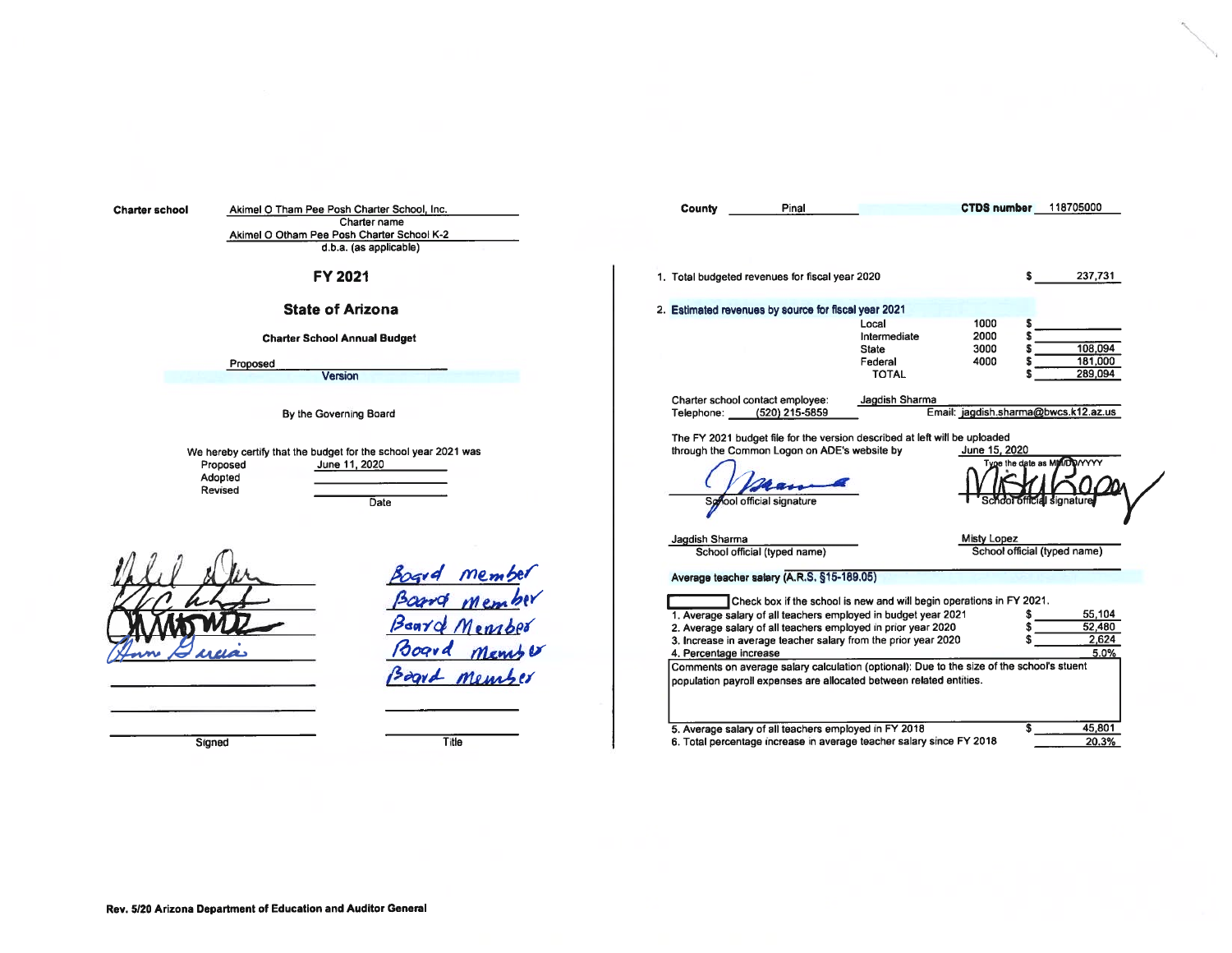### Charter school County Pinal CTDS number 118705000 Akimel O Tham Pee Posh Charter School, Inc.

### **Charter contact information**

|                                               | Prefix | First name  | Last name    | Email address                  | Telephone number | Extension |
|-----------------------------------------------|--------|-------------|--------------|--------------------------------|------------------|-----------|
| <b>Charter Representative</b>                 |        | Jagdish     | Sharma       | Jagdish.sharma@bwcs.k12.az.us  | 520-215-5859     |           |
| <b>Charter Representative</b>                 |        | Jagdish     | Sharma       | Jacdish.sharma@bwcs.k12.az.us  | 520-215-5859     |           |
| Executive Assistant to Charter Representative |        | Jagdish     | Sharma       | Jacdish.sharma@bwcs.k12.az.us  | 520-215-5859     |           |
| <b>Business Manager</b>                       |        | Wendall     | Joe          | wendall.ioe@bwcs.k12.az.us     | 520-215-5859     |           |
| <b>Business Consultant</b>                    |        | Joel        | <b>Brice</b> | ioel@csfgaz.com                | 480-719-4550     |           |
| AzEDS/ADM Data Coordinator                    |        | Kaycee      | Mundee       | kavcee.mundee@bwcs.k12.az.us   | 520-215-5859     |           |
| <b>SPED Data Coordinator</b>                  |        | Richard     | Hull         | richard.hull@bwcs.k12.az.us    | 520-215-5859     |           |
| Poverty Coordinator                           |        | Jagdish     | Sharma       | Jacdish.sharma@bwcs.k12.az.us  | 520-215-5859     |           |
| <b>Assessments Coordinator</b>                |        | Jagdish     | Sharma       | Jacolish sharma@bwcs.k12.az.us | 520-215-5859     |           |
| Curriculum Coordinator                        |        | Jagdish     | Sharma       | Jacdish.sharma@bwcs.k12.az.us  | 520-215-5859     |           |
| Information Technology (IT) Director          |        | Jagdish     | Sharma       | Jagdish.sharma@bwcs.k12.az.us  | 520-215-5859     |           |
| Governing Board Member                        |        | Anne        | Garcia       | anne.garcia56@gmail.com        | 520-215-5859     |           |
| Governing Board Member                        |        | Deanna      | Jackson      | dmiackson1389@gmail.com        | 520-215-5859     |           |
| Governing Board Member                        |        | Claydene    | Miguel       | clmiquel81@gmail.com           | 520-215-5859     |           |
| Governing Board Member                        |        | Yolanda     | Duran        | Yad85228@yahoo.com             | 520-215-5859     |           |
| Governing Board Member                        |        | <b>Nina</b> | White        | ninacw1@gmail.com              | 520-215-5859     |           |
| Governing Board Member                        |        |             |              |                                |                  |           |
| Governing Board Member                        |        |             |              |                                |                  |           |
| Governing Board Member                        |        |             |              |                                |                  |           |
| Governing Board Member                        |        |             |              |                                |                  |           |

| Select from drop-down             |  |
|-----------------------------------|--|
| Tyler Technologies (Schoolmaster) |  |

Visions

No

Charter's website address www.bwcs.k12.az.us

Student Information System (SIS) Vendor

Accounting Information System

Is the Charter exempt from the Uniform System of Financial Records for Charter Schools (USFRCS)?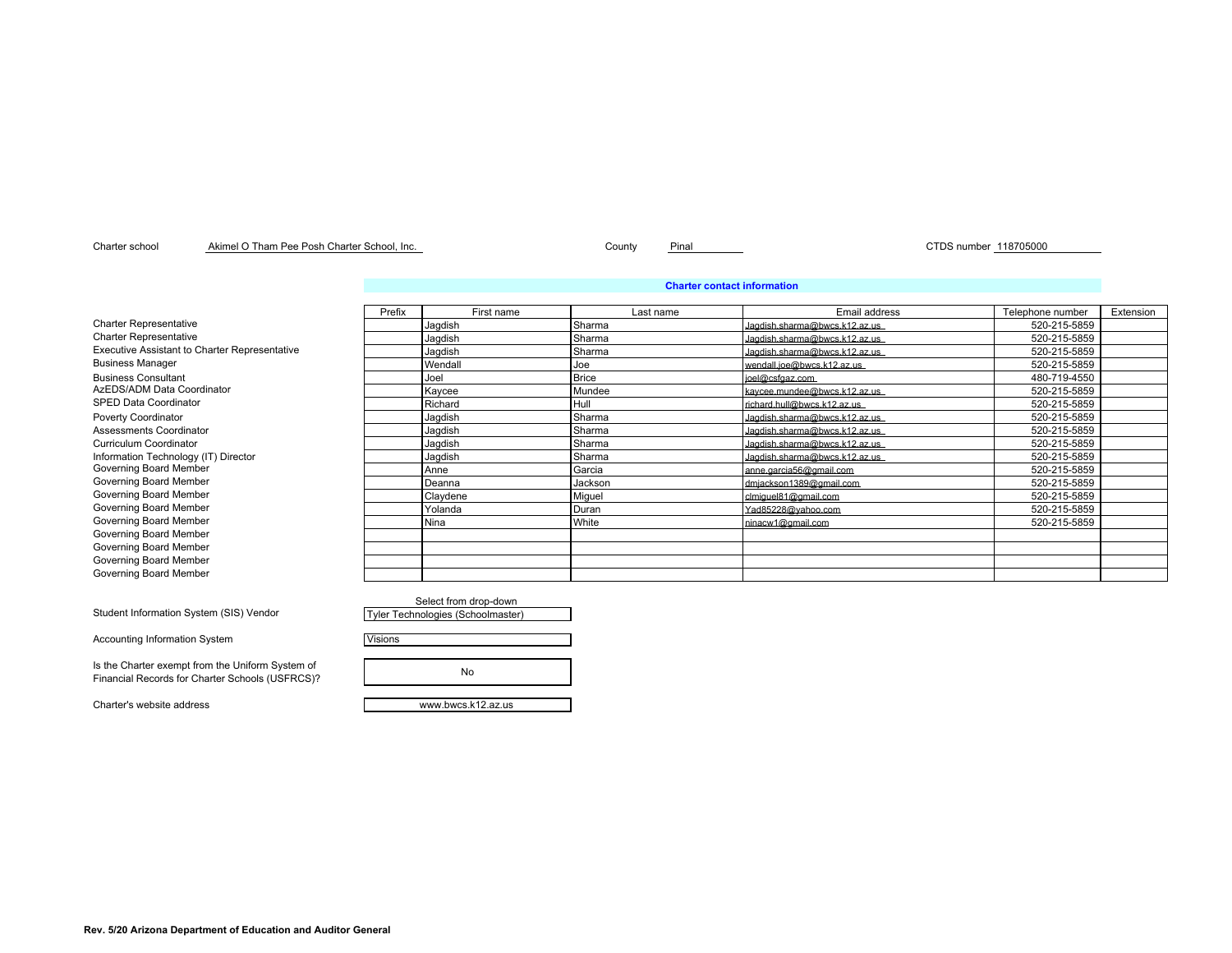| Charter school<br>Akimel O Tham Pee Posh Charter School, Inc. |                |                 |                 | County      | Pinal          |                |               | CTDS number    | 118705000    |     |
|---------------------------------------------------------------|----------------|-----------------|-----------------|-------------|----------------|----------------|---------------|----------------|--------------|-----|
|                                                               |                |                 |                 | Purchased   |                |                | <b>Totals</b> |                |              |     |
| Expenses                                                      |                |                 | <b>Employee</b> | services    |                |                | Prior         | <b>Budget</b>  | %            |     |
|                                                               |                | <b>Salaries</b> | benefits        | 6300.6400.  | Supplies       | Other          | year          | year           | Increase/    |     |
| 1000 Schoolwide Project                                       | 6100           |                 | 6200            | 6500        | 6600           | 6800           | 2020          | 2021           | Decrease     |     |
| 100 Regular Education                                         |                |                 |                 |             |                |                |               |                |              |     |
| 1000 Instruction                                              | 1              | 34,125          | 5,093           | 11,500      | 9,800          |                | 59,650        | 60,518         | $1.5\%$ 1.   |     |
| <b>Support Services</b>                                       |                |                 |                 |             |                |                |               |                |              |     |
| 2100 Students                                                 | $\overline{2}$ | 1,184           | 264             | 1,700       |                |                | 3,148         | 3,148          | $0.0\%$ 2.   |     |
| 2200 Instruction                                              |                |                 |                 | 48          | 719            |                | 767           | 767            | $0.0\%$ 3.   |     |
| 2300 General Administration                                   |                |                 |                 |             |                |                | $\Omega$      | $\Omega$       |              |     |
| 2400 School Administration                                    |                | 4.400           | 500             |             |                |                | 4.900         | 4.900          | $0.0\%$ 5.   |     |
| 2500 Central Services                                         |                | 6.775           | 2.540           | 8.606       | 5.250          | 235            | 26,406        | 23,406         | $-11.4\%$ 6. |     |
| 2600 Operation & Maintenance of Plant                         |                |                 |                 |             | 3.000          |                | 3,000         | 3.000          | $0.0\%$ 7.   |     |
| 2900 Other Support Services                                   |                |                 |                 |             |                |                | 0             | $\mathbf 0$    |              |     |
| 3000 Operation of Noninstructional Services                   |                |                 |                 |             |                |                | $\Omega$      | $\overline{0}$ |              | 9.  |
| 4000 Facilities Acquisition & Construction                    | 10             |                 |                 |             |                |                | 0             | $\mathbf 0$    |              | 10. |
| 5000 Debt Service                                             | 11             |                 |                 |             |                |                | $\Omega$      | $\mathbf 0$    |              | 11. |
| 610 School-Sponsored Cocurricular Activities                  | 12             |                 |                 |             |                |                | 0             | $\overline{0}$ |              | 12. |
| 620 School-Sponsored Athletics                                | 13             |                 |                 |             |                |                | 0             | $\mathbf 0$    |              | 13. |
| 630, 700, 800, 900 Other Programs                             | 14             |                 |                 |             |                |                | U             | $\Omega$       |              | 14. |
| Subtotal (lines 1-14)                                         | 15.            | 46,484          | 8,397           | 21,854      | 18,769         | 235            | 97.871        | 95,739         | $-2.2\%$ 15. |     |
| <b>200 Special Education</b>                                  |                |                 |                 |             |                |                |               |                |              |     |
| 1000 Instruction                                              | 16.            |                 |                 | 1,250       |                |                | 1,250         | 1,250          | $0.0\%$ 16.  |     |
| <b>Support Services</b>                                       |                |                 |                 |             |                |                |               |                |              |     |
| 2100 Students                                                 | 17             |                 |                 |             |                |                | 0             | $\Omega$       |              | 17. |
| 2200 Instruction                                              | 18             |                 |                 |             |                |                | 0             | $\pmb{0}$      |              | 18. |
| 2300 General Administration                                   | 19             |                 |                 |             |                |                | $\Omega$      | $\mathbf 0$    |              | 19. |
| 2400 School Administration                                    | 20             |                 |                 |             |                |                | $\Omega$      | $\mathbf 0$    |              | 20. |
| 2500 Central Services                                         | 21             |                 |                 |             |                |                | 0             | $\mathbf 0$    |              | 21. |
| 2600 Operation & Maintenance of Plant                         | 22             |                 |                 |             |                |                | 0             | $\mathbf 0$    |              | 22. |
| 2900 Other Support Services                                   | 23             |                 |                 |             |                |                | 0             | $\overline{0}$ |              | 23. |
| 3000 Operation of Noninstructional Services                   | 24             |                 |                 |             |                |                | 0             | $\overline{0}$ |              | 24. |
| 4000 Facilities Acquisition & Construction                    | 25             |                 |                 |             |                |                | 0             | 0              |              | 25. |
| 5000 Debt Service                                             | 26             |                 |                 |             |                |                | $\Omega$      | $\overline{0}$ |              | 26. |
| Subtotal (lines 16-26)                                        | 27             | $\Omega$        | $\mathbf 0$     | 1,250       | $\Omega$       | $\Omega$       | 1,250         | 1,250          | $0.0\%$ 27.  |     |
| 400 Pupil Transportation                                      | 28.            |                 |                 |             |                |                | 0             | 0              |              | 28. |
| 530 Dropout Prevention Programs                               | 29.            |                 |                 |             |                |                | 0             | $\mathbf 0$    |              | 29. |
| 540 Joint Career & Technical Ed. & Vocational Ed. Center      | 30.            |                 |                 |             |                |                | $\Omega$      | $\Omega$       |              | 30. |
| 550 K-3 Reading                                               | 31             | 1.700           | 367             |             |                |                | 498           | 2,067          | 315.1% 31.   |     |
| Subtotal (lines 15 and 27-31)                                 | 32.            | 48,184          | 8,764           | 23,104      | 18,769         | 235            | 99,619        | 99,056         | $-0.6\%$ 32. |     |
| Classroom Site Projects (from page 3, line 46)                | 33.            | 6.500           | 1.145           | 0           | 0              |                | 6.725         | 7.645          | 13.7% 33.    |     |
| Instructional Improvement Project (from page 2, line 5)       | 34.            |                 |                 |             |                |                | 497           | 495            | $-0.4\%$ 34. |     |
| English Language Learner Project (from page 4, line 11)       | 35.            | 0               | 0               | $\mathbf 0$ | $\mathbf 0$    | $\mathbf 0$    | $\Omega$      | $\mathbf 0$    |              | 35. |
| Compensatory Instruction Project (from page 4, line 22)       | 36.            | $\overline{0}$  | $\overline{0}$  | $\Omega$    | $\overline{0}$ | $\overline{0}$ | $\Omega$      | $\Omega$       |              | 36. |
| Federal and State Projects (from page 2, line 33)             | 37.            |                 |                 |             |                |                | 131,000       | 181,000        | 38.2% 37.    |     |
| <b>Total (lines 32-37)</b>                                    | 38.            | 54,684          | 9.909           | 23.104      | 18,769         | 235            | 237,841       | 288.196        | 21.2% 38.    |     |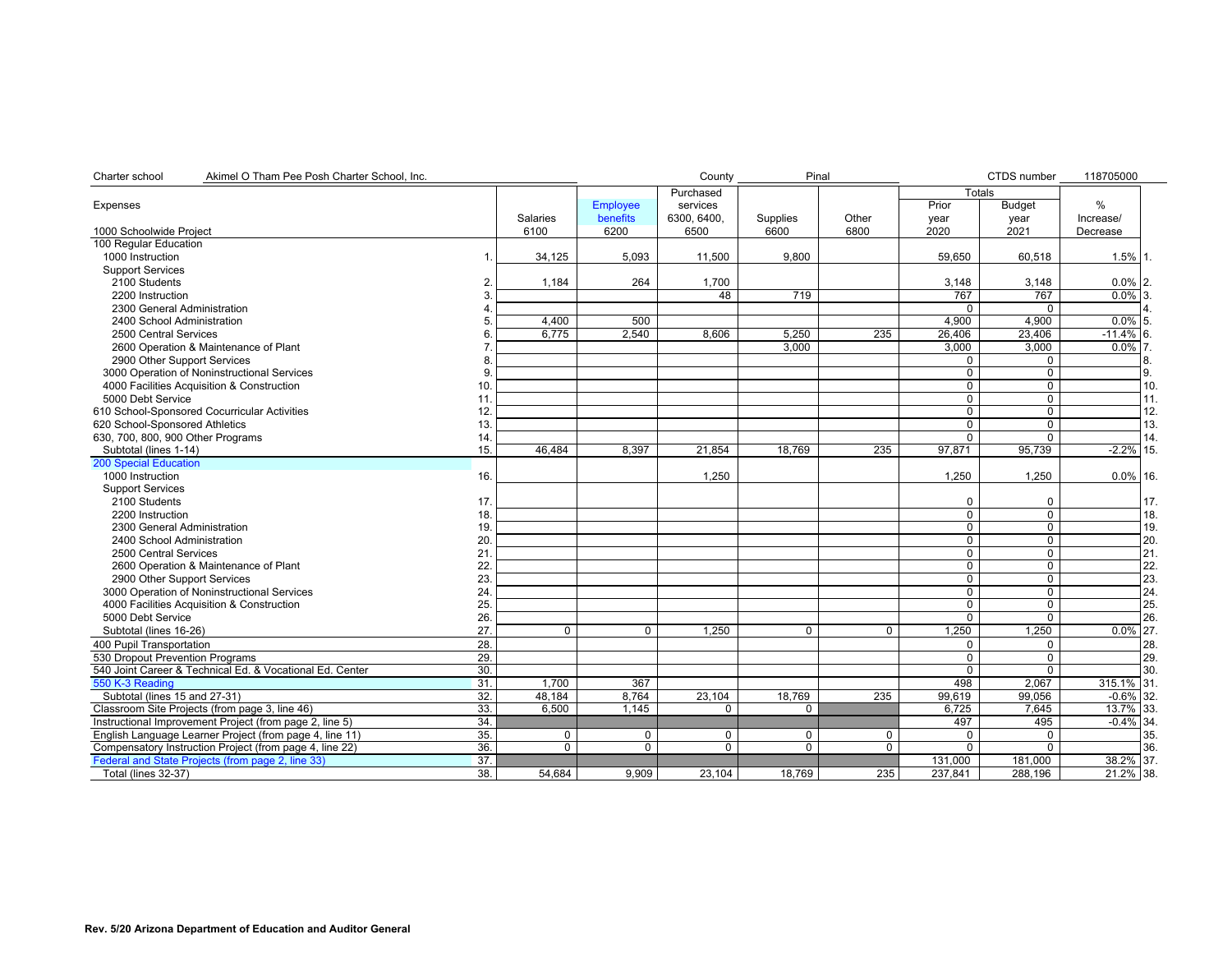### Charter school Akimel O Tham Pee Posh Charter School, Inc. Notice that the County County County County Pinal CTDS number 118705000

## **Federal and State projects**

|                                                          | Prior year     | Budget year     |     |                                                   |                                                              | prior year                       | budget ye        |
|----------------------------------------------------------|----------------|-----------------|-----|---------------------------------------------------|--------------------------------------------------------------|----------------------------------|------------------|
| 1100-1399 Federal projects                               | 2020           | 2021            |     |                                                   |                                                              | 2020                             | 2021             |
| 1. 1100-1130 ESEA Title I-Helping Disadvantaged Children | $\Omega$       |                 |     | 1. Total all disability classifications           |                                                              | 1,250                            | 1,               |
| 2. 1140-1150 ESEA Title II-Prof. Dev. And Technology     | $\Omega$       |                 | 2.  | 2. Gifted education                               |                                                              | 0                                |                  |
| 3. 1160 ESEA Title IV-21st Century Schools               | $\Omega$       |                 | 3.  | 3. ELL Incremental costs                          |                                                              | $\mathbf{0}$                     |                  |
| 4. 1170-1180 ESEA Title V-Promote Informed Parent Choice | $\mathbf 0$    |                 |     | 4. ELL Compensatory Instruction                   |                                                              | $\mathbf 0$                      |                  |
| 5. 1190 ESEA Title III-Limited Eng. & Immigrant Students | $\Omega$       |                 |     | 5. Remedial education                             |                                                              | $\mathbf 0$                      |                  |
| 6. 1200 ESEA Title VII-Indian Education                  | 40,000         | 40,000          | 6.  | 6. Vocational and Technical Ed.                   |                                                              | $\mathbf 0$                      |                  |
| 7. 1210 ESEA Title VI-Flexibility and Accountability     | 16,000         | 16,000          |     | 7. Career education                               |                                                              | $\mathbf 0$                      |                  |
| 8. 1220 IDEA, Part B                                     | $\Omega$       |                 | 8.  | 8. Total (lines 1-7)                              |                                                              | 1,250                            | $\mathbf{1}$     |
| 9. 1230 Johnson-O'Malley                                 | $\Omega$       |                 | 9.  |                                                   |                                                              |                                  |                  |
| 10. 1240 Workforce Investment Act                        | $\Omega$       |                 | 10. |                                                   | <b>Instructional Improvement Project</b>                     |                                  |                  |
| 11. 1250 AEA-Adult Education                             | $\Omega$       |                 | 11. |                                                   | Indicate amounts budgeted in Project 1020 for the following: |                                  |                  |
| 12. 1260-1270 Vocational Education-Basic Grants          | $\Omega$       |                 | 12. |                                                   |                                                              | Prior year                       | <b>Budget ye</b> |
| 13. 1280 ESEA Title X-Homeless Education                 | $\Omega$       |                 | 13. |                                                   |                                                              | 2020                             | 2021             |
| 14. 1290 Medicaid Reimbursement                          | $\Omega$       |                 | 14. | 1. Teacher compensation increases                 |                                                              | $\mathbf{0}$                     |                  |
| 15. 1300 Charter School Implementation Proj. (Stimulus)  | $\Omega$       |                 | 15. | 2. Class size reduction                           |                                                              | 0                                |                  |
| 16. 13 Impact Aid                                        | 75,000         | 75,000          | 16. | 3. Dropout prevention programs                    |                                                              | $\Omega$                         |                  |
| 17. 1310-1399 Other Federal Projects                     | $\Omega$       | 50.000          | 17. | 4. Instructional improvement programs             |                                                              | 497                              |                  |
| 18. Total Federal Projects (lines 1-17)                  | 131,000        | 181,000         | 18. | 5. Total Instructional Improvement (lines 1-4)    |                                                              | 497                              |                  |
| 1400-1499 State projects                                 |                |                 |     |                                                   |                                                              |                                  |                  |
| 19. 1400 Vocational Education                            | 0              |                 | 19. |                                                   | <b>Proposed ratios for</b>                                   | <b>Selected expenses by type</b> |                  |
| 20. 1410 Early Childhood Block Grant                     | $\mathbf 0$    |                 | 20. |                                                   | special education                                            | (Must be included on page 1)     |                  |
| 21. 1420 Extended School Year-Pupils with Disabilities   | $\Omega$       |                 | 21. | Teacher-Pupil                                     | 1 to<br>12.0                                                 | Audit services                   |                  |
| 22. 1425 Adult Basic Education                           | $\mathbf 0$    |                 | 22. | Staff-Pupil                                       | 6.0<br>1 to                                                  | Classroom instruction            | 71,              |
| 23. 1430 Chemical Abuse Prevention Programs              | $\mathbf 0$    |                 | 23. |                                                   |                                                              |                                  |                  |
| 24. 1435 Academic Contests                               | $\Omega$       |                 | 24. | <b>State equalization assistance budgeted</b>     |                                                              |                                  |                  |
| 25. 1450 Gifted Education                                | $\Omega$       |                 | 25. | for food service expenses                         |                                                              |                                  |                  |
| 26. 1456 College Credit Exam Incentives                  | $\overline{0}$ |                 | 26. | Enter the amount of State Equalization Assistance |                                                              |                                  |                  |
| 27. 1457 Results-based Funding                           | $\Omega$       |                 | 27. | budgeted for Food Service, Function 3100:         |                                                              |                                  |                  |
| 28. 1460 Environmental Special Plate                     | $\Omega$       |                 | 28. |                                                   |                                                              |                                  |                  |
| 29. 1465 Charter School Stimulus Fund                    | $\Omega$       |                 | 29. |                                                   |                                                              |                                  |                  |
| 30. 14 Arizona Industry Credentials Incentives           |                |                 | 30. |                                                   |                                                              |                                  |                  |
| 31. 1470-1499 Other State Projects                       | $\Omega$       |                 | 31. |                                                   |                                                              |                                  |                  |
| 32. Total State Projects (lines 19-31)                   | $\Omega$       | $\Omega$        | 32  |                                                   |                                                              |                                  |                  |
| 33. Total Federal and State Projects (lines 18 and 32)   | 131.000        | 181.000         | 33. |                                                   |                                                              |                                  |                  |
|                                                          |                |                 |     |                                                   |                                                              |                                  |                  |
| <b>Capital acquisitions</b>                              | Prior year     | Budget year     |     |                                                   |                                                              |                                  |                  |
| 1 0101 Land and Land Improvements                        | $\Omega$       | 0 <sup>11</sup> |     |                                                   |                                                              |                                  |                  |

| <b>Capital acquisitions</b>                                                                       | Prior year | Budget year |      |
|---------------------------------------------------------------------------------------------------|------------|-------------|------|
| 1. 0191 Land and Land Improvements                                                                |            |             | l 1. |
| 2. 0192 Site Improvements                                                                         |            |             | 2.   |
| 3. 0194 Buildings and Building Improvements                                                       |            |             | 13.  |
| 4. 0196 Equipment                                                                                 |            |             | 14.  |
| 5. 0198 Construction in Progress                                                                  |            |             | 15.  |
| 6. Total Capital Acquisitions (lines 1-5)                                                         |            |             | 16.  |
| 7. Total Capital Acquisitions, if any, budgeted on lines 1-5 above<br>for the K-3 Reading Program |            |             |      |

|                                                          | Prior year | Budget year |                                                              | prior year | budget year |  |
|----------------------------------------------------------|------------|-------------|--------------------------------------------------------------|------------|-------------|--|
| 100-1399 Federal projects                                | 2020       | 2021        |                                                              | 2020       | 2021        |  |
| 1. 1100-1130 ESEA Title I-Helping Disadvantaged Children |            |             | 1. Total all disability classifications                      | 1,250      | 1,250       |  |
| 2. 1140-1150 ESEA Title II-Prof. Dev. And Technology     |            |             | 2. Gifted education                                          |            |             |  |
| 3. 1160 ESEA Title IV-21st Century Schools               |            |             | 3. ELL Incremental costs                                     |            |             |  |
| 4. 1170-1180 ESEA Title V-Promote Informed Parent Choice |            |             | 4. ELL Compensatory Instruction                              |            |             |  |
| 5. 1190 ESEA Title III-Limited Eng. & Immigrant Students |            |             | 5. Remedial education                                        |            |             |  |
| 6. 1200 ESEA Title VII-Indian Education                  | 40.000     | 40.000 6.   | 6. Vocational and Technical Ed.                              |            |             |  |
| 7. 1210 ESEA Title VI-Flexibility and Accountability     | 16.000     | 16.000      | 7. Career education                                          |            |             |  |
| 8. 1220 IDEA. Part B                                     |            |             | 8. Total (lines 1-7)                                         | 1.250      | $1,250$ 8.  |  |
| 9. 1230 Johnson-O'Mallev                                 |            |             |                                                              |            |             |  |
| 0. 1240 Workforce Investment Act                         |            |             | <b>Instructional Improvement Project</b>                     |            |             |  |
| 1. 1250 AEA-Adult Education                              |            |             | Indicate amounts budgeted in Project 1020 for the following: |            |             |  |
| 2. 1260-1270 Vocational Education-Basic Grants           |            |             |                                                              | Prior year | Budget year |  |
| 3 1280 ESEA Title X-Homeless Education                   |            |             |                                                              | 2020       | 2021        |  |

**Special education programs by type**

|                                                         |        |         |    |                                | --- | ---- |  |
|---------------------------------------------------------|--------|---------|----|--------------------------------|-----|------|--|
| 14. 1290 Medicaid Reimbursement                         |        |         |    | Teacher compensation increases |     |      |  |
| 15. 1300 Charter School Implementation Proj. (Stimulus) |        |         |    | Class size reduction           |     |      |  |
| 16. 13<br>Impact Aid                                    | 75.000 | 75,000  | 16 | . Dropout prevention programs  |     |      |  |
|                                                         |        | _______ |    |                                |     |      |  |

| 20. 1410 Early Childhood Block Grant               |  | special education |      | (Must be included on page 1) |        |
|----------------------------------------------------|--|-------------------|------|------------------------------|--------|
| 1420 Extended School Year-Pupils with Disabilities |  | Teacher-Pupil     | 12.0 | udit services                |        |
| 22. 1425 Adult Basic Education                     |  | Staff-Pupil       | 6.0  | Classroom instruction_       | 71.975 |
| .                                                  |  |                   |      |                              |        |

| Prior year | Budget year |    |
|------------|-------------|----|
| 2020       | 2021        |    |
|            |             |    |
|            |             | 2. |
|            |             | 3. |
| 497        | 495         |    |
|            |             | 5. |

Program 200

Program 200

| oposed ratios for                                |              | Selected expenses by type    |        |
|--------------------------------------------------|--------------|------------------------------|--------|
| pecial education                                 |              | (Must be included on page 1) |        |
|                                                  | 1 to<br>12.0 | Audit services               |        |
|                                                  | 1 to<br>6.0  | Classroom instruction        | 71.975 |
| assistance budgeted                              |              |                              |        |
|                                                  |              |                              |        |
| <b>xpenses</b>                                   |              |                              |        |
| of State Equalization Assistance                 |              |                              |        |
| $\sim$ $\sim$ $\sim$ $\sim$ $\sim$ $\sim$ $\sim$ |              |                              |        |

Budget year 2021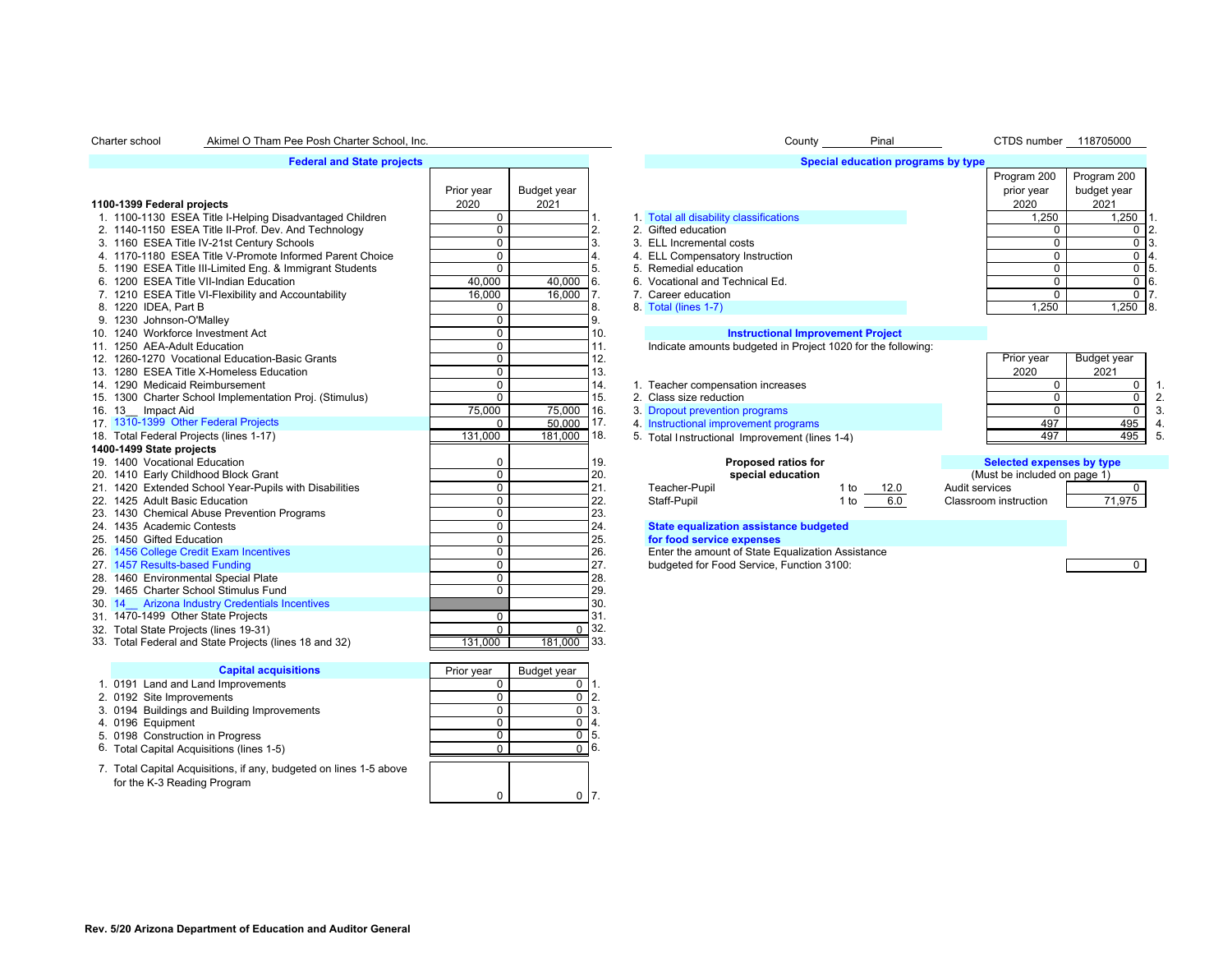# Charter school Akimel O Tham Pee Posh Charter School, Inc. Charter School, Inc. County Pinal County Pinal CTDS number 118705000

| Salaries<br>benefits<br>services<br>Supplies<br>Prior year<br><b>Expenses</b><br><b>Budget year</b><br>Increase/<br>2020<br>6100<br>6200<br>6300, 6400, 6500<br>6600<br>2021<br>Decrease<br>Classroom Site Project 1011 - Base Salary<br>100 Regular Education<br>1000 Instruction<br>229<br>1,300<br>1.345<br>1,529<br>13.7%<br>2100 Support Services - Students<br>n<br>0<br>2200 Support Services - Instruction<br>$\Omega$<br>$^{\circ}$<br>Program 100 Subtotal (lines 1-3)<br>229<br>1,300<br>1,345<br>1,529<br>200 Special Education<br>1000 Instruction<br>$\Omega$<br>$\Omega$<br>2100 Support Services - Students<br>$\sigma$<br>$^{\rm o}$<br>2200 Support Services - Instruction<br>0<br>$\overline{0}$<br>Program 200 Subtotal (lines 5-7)<br>0<br>$\sigma$<br>$^{\rm o}$<br>8<br>$^{\circ}$<br>Other Programs (Specify)<br>1000 Instruction<br>9<br>$\Omega$<br>$\Omega$<br>2100 Support Services - Students<br>10<br>$\overline{0}$<br>0<br>2200 Support Services - Instruction<br>11.<br>$^{\rm o}$<br>$^{\rm o}$<br>3300 Community Services Operations<br>12.<br>$^{\rm o}$<br>Other Programs Subtotal (lines 9-12)<br>13.<br>n<br>$^{\circ}$<br>$^{\rm o}$<br>Total Expenses (lines 4, 8, and 13)<br>14.<br>1.300<br>229<br>1.345<br>1.529<br>Classroom Site Project 1012 - Performance Pay<br>_ 100 Regular Education<br>2.600<br>2.690<br>13.7% 15.<br>1000 Instruction<br>15.<br>458<br>3.058<br>2100 Support Services - Students<br>16.<br>$^{(1)}$<br>2200 Support Services - Instruction<br>17.<br>$\sigma$<br>$^{\rm o}$<br>Program 100 Subtotal (lines 15-17)<br>18.<br>2,600<br>458<br>2,690<br>3,058<br>13.7% 18.<br>200 Special Education<br>1000 Instruction<br>19.<br>$\Omega$<br>$\Omega$<br>2100 Support Services - Students<br>20<br>$\sigma$<br>᠐<br>2200 Support Services - Instruction<br>21<br>$^{\circ}$<br>0<br>Program 200 Subtotal (lines 19-21)<br>22.<br>$\sigma$<br>0<br>$^{\rm o}$<br>$\Omega$<br>Other Programs (Specify)<br>1000 Instruction<br>23.<br>$\Omega$<br>$\Omega$<br>24<br>2100 Support Services - Students<br>$\overline{0}$<br>$\overline{0}$<br>25.<br>2200 Support Services - Instruction<br>$^{\circ}$<br>᠐<br>3300 Community Services Operations<br>26.<br>0<br>27.<br>Other Programs Subtotal (lines 23-26)<br>$^{\rm o}$<br>$\overline{0}$<br>$\overline{0}$<br>$^{\rm o}$<br>Total Expenses (lines 18, 22, and 27)<br>28.<br>2.600<br>458<br>2,690<br>3,058<br>Classroom Site Project 1013 - Other<br>100 Regular Education<br>1000 Instruction<br>$\frac{29}{30}$<br>2.600<br>458<br>2.690<br>3.058<br>13.7% 29.<br>2100 Support Services - Students<br>$^{\circ}$<br>0<br>2200 Support Services - Instruction<br>31<br>᠐<br>$^{\rm o}$<br>2300 Support Services - General Administration<br>32.<br>$^{\rm o}$<br>Program 100 Subtotal (lines 29-32)<br>33.<br>2,600<br>2,690<br>13.7% 33.<br>458<br>3,058<br>$^{\circ}$<br>0<br>200 Special Education<br>1000 Instruction<br>34<br>$\Omega$<br>$\Omega$<br>35.<br>2100 Support Services - Students<br>$\overline{0}$<br>0<br>36<br>2200 Support Services - Instruction<br>᠐<br>$^{\circ}$<br>2300 Support Services - General Administration<br>37<br>$^{\circ}$<br>Program 200 Subtotal (lines 34-37)<br>38.<br>$^{\rm o}$<br>n<br>$^{\circ}$<br>0<br>$^{\rm o}$<br>$\mathbf{0}$<br>530 Dropout Prevention Programs<br>39.<br>1000 Instruction<br>$\Omega$<br>$\Omega$<br>Other Programs (Specify)<br>40<br>$\Omega$<br>$\Omega$<br>1000 Instruction<br>2100, 2200 Support Services - Students/Instruction<br>41<br>$\overline{0}$<br>$^{\circ}$<br>2300 Support Services - General Administration<br>42<br>᠐<br>3300 Community Services Operations<br>43<br>$^{\rm o}$<br>Other Programs Subtotal (lines 40-43)<br>44<br>0<br>᠐<br>$^{\circ}$<br>0<br>$\sigma$<br>$^{\circ}$ |                                           |     |       | Employee | Purchased      |                | Totals |       | %           |
|----------------------------------------------------------------------------------------------------------------------------------------------------------------------------------------------------------------------------------------------------------------------------------------------------------------------------------------------------------------------------------------------------------------------------------------------------------------------------------------------------------------------------------------------------------------------------------------------------------------------------------------------------------------------------------------------------------------------------------------------------------------------------------------------------------------------------------------------------------------------------------------------------------------------------------------------------------------------------------------------------------------------------------------------------------------------------------------------------------------------------------------------------------------------------------------------------------------------------------------------------------------------------------------------------------------------------------------------------------------------------------------------------------------------------------------------------------------------------------------------------------------------------------------------------------------------------------------------------------------------------------------------------------------------------------------------------------------------------------------------------------------------------------------------------------------------------------------------------------------------------------------------------------------------------------------------------------------------------------------------------------------------------------------------------------------------------------------------------------------------------------------------------------------------------------------------------------------------------------------------------------------------------------------------------------------------------------------------------------------------------------------------------------------------------------------------------------------------------------------------------------------------------------------------------------------------------------------------------------------------------------------------------------------------------------------------------------------------------------------------------------------------------------------------------------------------------------------------------------------------------------------------------------------------------------------------------------------------------------------------------------------------------------------------------------------------------------------------------------------------------------------------------------------------------------------------------------------------------------------------------------------------------------------------------------------------------------------------------------------------------------------------------------------------------------------------------------------------------------------------------------------------------------------------------------------------------------------------------------------------------------------------------------------------------------------------------------------------------------------------------------------------------------------------------|-------------------------------------------|-----|-------|----------|----------------|----------------|--------|-------|-------------|
|                                                                                                                                                                                                                                                                                                                                                                                                                                                                                                                                                                                                                                                                                                                                                                                                                                                                                                                                                                                                                                                                                                                                                                                                                                                                                                                                                                                                                                                                                                                                                                                                                                                                                                                                                                                                                                                                                                                                                                                                                                                                                                                                                                                                                                                                                                                                                                                                                                                                                                                                                                                                                                                                                                                                                                                                                                                                                                                                                                                                                                                                                                                                                                                                                                                                                                                                                                                                                                                                                                                                                                                                                                                                                                                                                                                                    |                                           |     |       |          |                |                |        |       |             |
|                                                                                                                                                                                                                                                                                                                                                                                                                                                                                                                                                                                                                                                                                                                                                                                                                                                                                                                                                                                                                                                                                                                                                                                                                                                                                                                                                                                                                                                                                                                                                                                                                                                                                                                                                                                                                                                                                                                                                                                                                                                                                                                                                                                                                                                                                                                                                                                                                                                                                                                                                                                                                                                                                                                                                                                                                                                                                                                                                                                                                                                                                                                                                                                                                                                                                                                                                                                                                                                                                                                                                                                                                                                                                                                                                                                                    |                                           |     |       |          |                |                |        |       |             |
|                                                                                                                                                                                                                                                                                                                                                                                                                                                                                                                                                                                                                                                                                                                                                                                                                                                                                                                                                                                                                                                                                                                                                                                                                                                                                                                                                                                                                                                                                                                                                                                                                                                                                                                                                                                                                                                                                                                                                                                                                                                                                                                                                                                                                                                                                                                                                                                                                                                                                                                                                                                                                                                                                                                                                                                                                                                                                                                                                                                                                                                                                                                                                                                                                                                                                                                                                                                                                                                                                                                                                                                                                                                                                                                                                                                                    |                                           |     |       |          |                |                |        |       |             |
|                                                                                                                                                                                                                                                                                                                                                                                                                                                                                                                                                                                                                                                                                                                                                                                                                                                                                                                                                                                                                                                                                                                                                                                                                                                                                                                                                                                                                                                                                                                                                                                                                                                                                                                                                                                                                                                                                                                                                                                                                                                                                                                                                                                                                                                                                                                                                                                                                                                                                                                                                                                                                                                                                                                                                                                                                                                                                                                                                                                                                                                                                                                                                                                                                                                                                                                                                                                                                                                                                                                                                                                                                                                                                                                                                                                                    |                                           |     |       |          |                |                |        |       | 2           |
|                                                                                                                                                                                                                                                                                                                                                                                                                                                                                                                                                                                                                                                                                                                                                                                                                                                                                                                                                                                                                                                                                                                                                                                                                                                                                                                                                                                                                                                                                                                                                                                                                                                                                                                                                                                                                                                                                                                                                                                                                                                                                                                                                                                                                                                                                                                                                                                                                                                                                                                                                                                                                                                                                                                                                                                                                                                                                                                                                                                                                                                                                                                                                                                                                                                                                                                                                                                                                                                                                                                                                                                                                                                                                                                                                                                                    |                                           |     |       |          |                |                |        |       |             |
|                                                                                                                                                                                                                                                                                                                                                                                                                                                                                                                                                                                                                                                                                                                                                                                                                                                                                                                                                                                                                                                                                                                                                                                                                                                                                                                                                                                                                                                                                                                                                                                                                                                                                                                                                                                                                                                                                                                                                                                                                                                                                                                                                                                                                                                                                                                                                                                                                                                                                                                                                                                                                                                                                                                                                                                                                                                                                                                                                                                                                                                                                                                                                                                                                                                                                                                                                                                                                                                                                                                                                                                                                                                                                                                                                                                                    |                                           |     |       |          |                |                |        |       | $13.7\%$ 4. |
|                                                                                                                                                                                                                                                                                                                                                                                                                                                                                                                                                                                                                                                                                                                                                                                                                                                                                                                                                                                                                                                                                                                                                                                                                                                                                                                                                                                                                                                                                                                                                                                                                                                                                                                                                                                                                                                                                                                                                                                                                                                                                                                                                                                                                                                                                                                                                                                                                                                                                                                                                                                                                                                                                                                                                                                                                                                                                                                                                                                                                                                                                                                                                                                                                                                                                                                                                                                                                                                                                                                                                                                                                                                                                                                                                                                                    |                                           |     |       |          |                |                |        |       |             |
|                                                                                                                                                                                                                                                                                                                                                                                                                                                                                                                                                                                                                                                                                                                                                                                                                                                                                                                                                                                                                                                                                                                                                                                                                                                                                                                                                                                                                                                                                                                                                                                                                                                                                                                                                                                                                                                                                                                                                                                                                                                                                                                                                                                                                                                                                                                                                                                                                                                                                                                                                                                                                                                                                                                                                                                                                                                                                                                                                                                                                                                                                                                                                                                                                                                                                                                                                                                                                                                                                                                                                                                                                                                                                                                                                                                                    |                                           |     |       |          |                |                |        |       | 5           |
|                                                                                                                                                                                                                                                                                                                                                                                                                                                                                                                                                                                                                                                                                                                                                                                                                                                                                                                                                                                                                                                                                                                                                                                                                                                                                                                                                                                                                                                                                                                                                                                                                                                                                                                                                                                                                                                                                                                                                                                                                                                                                                                                                                                                                                                                                                                                                                                                                                                                                                                                                                                                                                                                                                                                                                                                                                                                                                                                                                                                                                                                                                                                                                                                                                                                                                                                                                                                                                                                                                                                                                                                                                                                                                                                                                                                    |                                           |     |       |          |                |                |        |       | 6.          |
|                                                                                                                                                                                                                                                                                                                                                                                                                                                                                                                                                                                                                                                                                                                                                                                                                                                                                                                                                                                                                                                                                                                                                                                                                                                                                                                                                                                                                                                                                                                                                                                                                                                                                                                                                                                                                                                                                                                                                                                                                                                                                                                                                                                                                                                                                                                                                                                                                                                                                                                                                                                                                                                                                                                                                                                                                                                                                                                                                                                                                                                                                                                                                                                                                                                                                                                                                                                                                                                                                                                                                                                                                                                                                                                                                                                                    |                                           |     |       |          |                |                |        |       | 7.          |
|                                                                                                                                                                                                                                                                                                                                                                                                                                                                                                                                                                                                                                                                                                                                                                                                                                                                                                                                                                                                                                                                                                                                                                                                                                                                                                                                                                                                                                                                                                                                                                                                                                                                                                                                                                                                                                                                                                                                                                                                                                                                                                                                                                                                                                                                                                                                                                                                                                                                                                                                                                                                                                                                                                                                                                                                                                                                                                                                                                                                                                                                                                                                                                                                                                                                                                                                                                                                                                                                                                                                                                                                                                                                                                                                                                                                    |                                           |     |       |          |                |                |        |       | 8.          |
|                                                                                                                                                                                                                                                                                                                                                                                                                                                                                                                                                                                                                                                                                                                                                                                                                                                                                                                                                                                                                                                                                                                                                                                                                                                                                                                                                                                                                                                                                                                                                                                                                                                                                                                                                                                                                                                                                                                                                                                                                                                                                                                                                                                                                                                                                                                                                                                                                                                                                                                                                                                                                                                                                                                                                                                                                                                                                                                                                                                                                                                                                                                                                                                                                                                                                                                                                                                                                                                                                                                                                                                                                                                                                                                                                                                                    |                                           |     |       |          |                |                |        |       | 9.          |
|                                                                                                                                                                                                                                                                                                                                                                                                                                                                                                                                                                                                                                                                                                                                                                                                                                                                                                                                                                                                                                                                                                                                                                                                                                                                                                                                                                                                                                                                                                                                                                                                                                                                                                                                                                                                                                                                                                                                                                                                                                                                                                                                                                                                                                                                                                                                                                                                                                                                                                                                                                                                                                                                                                                                                                                                                                                                                                                                                                                                                                                                                                                                                                                                                                                                                                                                                                                                                                                                                                                                                                                                                                                                                                                                                                                                    |                                           |     |       |          |                |                |        |       | 10          |
|                                                                                                                                                                                                                                                                                                                                                                                                                                                                                                                                                                                                                                                                                                                                                                                                                                                                                                                                                                                                                                                                                                                                                                                                                                                                                                                                                                                                                                                                                                                                                                                                                                                                                                                                                                                                                                                                                                                                                                                                                                                                                                                                                                                                                                                                                                                                                                                                                                                                                                                                                                                                                                                                                                                                                                                                                                                                                                                                                                                                                                                                                                                                                                                                                                                                                                                                                                                                                                                                                                                                                                                                                                                                                                                                                                                                    |                                           |     |       |          |                |                |        |       | [11.        |
|                                                                                                                                                                                                                                                                                                                                                                                                                                                                                                                                                                                                                                                                                                                                                                                                                                                                                                                                                                                                                                                                                                                                                                                                                                                                                                                                                                                                                                                                                                                                                                                                                                                                                                                                                                                                                                                                                                                                                                                                                                                                                                                                                                                                                                                                                                                                                                                                                                                                                                                                                                                                                                                                                                                                                                                                                                                                                                                                                                                                                                                                                                                                                                                                                                                                                                                                                                                                                                                                                                                                                                                                                                                                                                                                                                                                    |                                           |     |       |          |                |                |        |       | 12.         |
|                                                                                                                                                                                                                                                                                                                                                                                                                                                                                                                                                                                                                                                                                                                                                                                                                                                                                                                                                                                                                                                                                                                                                                                                                                                                                                                                                                                                                                                                                                                                                                                                                                                                                                                                                                                                                                                                                                                                                                                                                                                                                                                                                                                                                                                                                                                                                                                                                                                                                                                                                                                                                                                                                                                                                                                                                                                                                                                                                                                                                                                                                                                                                                                                                                                                                                                                                                                                                                                                                                                                                                                                                                                                                                                                                                                                    |                                           |     |       |          |                |                |        |       | 13.         |
|                                                                                                                                                                                                                                                                                                                                                                                                                                                                                                                                                                                                                                                                                                                                                                                                                                                                                                                                                                                                                                                                                                                                                                                                                                                                                                                                                                                                                                                                                                                                                                                                                                                                                                                                                                                                                                                                                                                                                                                                                                                                                                                                                                                                                                                                                                                                                                                                                                                                                                                                                                                                                                                                                                                                                                                                                                                                                                                                                                                                                                                                                                                                                                                                                                                                                                                                                                                                                                                                                                                                                                                                                                                                                                                                                                                                    |                                           |     |       |          |                |                |        |       | 13.7% 14.   |
|                                                                                                                                                                                                                                                                                                                                                                                                                                                                                                                                                                                                                                                                                                                                                                                                                                                                                                                                                                                                                                                                                                                                                                                                                                                                                                                                                                                                                                                                                                                                                                                                                                                                                                                                                                                                                                                                                                                                                                                                                                                                                                                                                                                                                                                                                                                                                                                                                                                                                                                                                                                                                                                                                                                                                                                                                                                                                                                                                                                                                                                                                                                                                                                                                                                                                                                                                                                                                                                                                                                                                                                                                                                                                                                                                                                                    |                                           |     |       |          |                |                |        |       |             |
|                                                                                                                                                                                                                                                                                                                                                                                                                                                                                                                                                                                                                                                                                                                                                                                                                                                                                                                                                                                                                                                                                                                                                                                                                                                                                                                                                                                                                                                                                                                                                                                                                                                                                                                                                                                                                                                                                                                                                                                                                                                                                                                                                                                                                                                                                                                                                                                                                                                                                                                                                                                                                                                                                                                                                                                                                                                                                                                                                                                                                                                                                                                                                                                                                                                                                                                                                                                                                                                                                                                                                                                                                                                                                                                                                                                                    |                                           |     |       |          |                |                |        |       |             |
|                                                                                                                                                                                                                                                                                                                                                                                                                                                                                                                                                                                                                                                                                                                                                                                                                                                                                                                                                                                                                                                                                                                                                                                                                                                                                                                                                                                                                                                                                                                                                                                                                                                                                                                                                                                                                                                                                                                                                                                                                                                                                                                                                                                                                                                                                                                                                                                                                                                                                                                                                                                                                                                                                                                                                                                                                                                                                                                                                                                                                                                                                                                                                                                                                                                                                                                                                                                                                                                                                                                                                                                                                                                                                                                                                                                                    |                                           |     |       |          |                |                |        |       |             |
|                                                                                                                                                                                                                                                                                                                                                                                                                                                                                                                                                                                                                                                                                                                                                                                                                                                                                                                                                                                                                                                                                                                                                                                                                                                                                                                                                                                                                                                                                                                                                                                                                                                                                                                                                                                                                                                                                                                                                                                                                                                                                                                                                                                                                                                                                                                                                                                                                                                                                                                                                                                                                                                                                                                                                                                                                                                                                                                                                                                                                                                                                                                                                                                                                                                                                                                                                                                                                                                                                                                                                                                                                                                                                                                                                                                                    |                                           |     |       |          |                |                |        |       | 16.<br>17.  |
|                                                                                                                                                                                                                                                                                                                                                                                                                                                                                                                                                                                                                                                                                                                                                                                                                                                                                                                                                                                                                                                                                                                                                                                                                                                                                                                                                                                                                                                                                                                                                                                                                                                                                                                                                                                                                                                                                                                                                                                                                                                                                                                                                                                                                                                                                                                                                                                                                                                                                                                                                                                                                                                                                                                                                                                                                                                                                                                                                                                                                                                                                                                                                                                                                                                                                                                                                                                                                                                                                                                                                                                                                                                                                                                                                                                                    |                                           |     |       |          |                |                |        |       |             |
|                                                                                                                                                                                                                                                                                                                                                                                                                                                                                                                                                                                                                                                                                                                                                                                                                                                                                                                                                                                                                                                                                                                                                                                                                                                                                                                                                                                                                                                                                                                                                                                                                                                                                                                                                                                                                                                                                                                                                                                                                                                                                                                                                                                                                                                                                                                                                                                                                                                                                                                                                                                                                                                                                                                                                                                                                                                                                                                                                                                                                                                                                                                                                                                                                                                                                                                                                                                                                                                                                                                                                                                                                                                                                                                                                                                                    |                                           |     |       |          |                |                |        |       |             |
|                                                                                                                                                                                                                                                                                                                                                                                                                                                                                                                                                                                                                                                                                                                                                                                                                                                                                                                                                                                                                                                                                                                                                                                                                                                                                                                                                                                                                                                                                                                                                                                                                                                                                                                                                                                                                                                                                                                                                                                                                                                                                                                                                                                                                                                                                                                                                                                                                                                                                                                                                                                                                                                                                                                                                                                                                                                                                                                                                                                                                                                                                                                                                                                                                                                                                                                                                                                                                                                                                                                                                                                                                                                                                                                                                                                                    |                                           |     |       |          |                |                |        |       | 19.         |
|                                                                                                                                                                                                                                                                                                                                                                                                                                                                                                                                                                                                                                                                                                                                                                                                                                                                                                                                                                                                                                                                                                                                                                                                                                                                                                                                                                                                                                                                                                                                                                                                                                                                                                                                                                                                                                                                                                                                                                                                                                                                                                                                                                                                                                                                                                                                                                                                                                                                                                                                                                                                                                                                                                                                                                                                                                                                                                                                                                                                                                                                                                                                                                                                                                                                                                                                                                                                                                                                                                                                                                                                                                                                                                                                                                                                    |                                           |     |       |          |                |                |        |       | 20.         |
|                                                                                                                                                                                                                                                                                                                                                                                                                                                                                                                                                                                                                                                                                                                                                                                                                                                                                                                                                                                                                                                                                                                                                                                                                                                                                                                                                                                                                                                                                                                                                                                                                                                                                                                                                                                                                                                                                                                                                                                                                                                                                                                                                                                                                                                                                                                                                                                                                                                                                                                                                                                                                                                                                                                                                                                                                                                                                                                                                                                                                                                                                                                                                                                                                                                                                                                                                                                                                                                                                                                                                                                                                                                                                                                                                                                                    |                                           |     |       |          |                |                |        |       | 21          |
|                                                                                                                                                                                                                                                                                                                                                                                                                                                                                                                                                                                                                                                                                                                                                                                                                                                                                                                                                                                                                                                                                                                                                                                                                                                                                                                                                                                                                                                                                                                                                                                                                                                                                                                                                                                                                                                                                                                                                                                                                                                                                                                                                                                                                                                                                                                                                                                                                                                                                                                                                                                                                                                                                                                                                                                                                                                                                                                                                                                                                                                                                                                                                                                                                                                                                                                                                                                                                                                                                                                                                                                                                                                                                                                                                                                                    |                                           |     |       |          |                |                |        |       | 22.         |
|                                                                                                                                                                                                                                                                                                                                                                                                                                                                                                                                                                                                                                                                                                                                                                                                                                                                                                                                                                                                                                                                                                                                                                                                                                                                                                                                                                                                                                                                                                                                                                                                                                                                                                                                                                                                                                                                                                                                                                                                                                                                                                                                                                                                                                                                                                                                                                                                                                                                                                                                                                                                                                                                                                                                                                                                                                                                                                                                                                                                                                                                                                                                                                                                                                                                                                                                                                                                                                                                                                                                                                                                                                                                                                                                                                                                    |                                           |     |       |          |                |                |        |       | 23.         |
|                                                                                                                                                                                                                                                                                                                                                                                                                                                                                                                                                                                                                                                                                                                                                                                                                                                                                                                                                                                                                                                                                                                                                                                                                                                                                                                                                                                                                                                                                                                                                                                                                                                                                                                                                                                                                                                                                                                                                                                                                                                                                                                                                                                                                                                                                                                                                                                                                                                                                                                                                                                                                                                                                                                                                                                                                                                                                                                                                                                                                                                                                                                                                                                                                                                                                                                                                                                                                                                                                                                                                                                                                                                                                                                                                                                                    |                                           |     |       |          |                |                |        |       | 24          |
|                                                                                                                                                                                                                                                                                                                                                                                                                                                                                                                                                                                                                                                                                                                                                                                                                                                                                                                                                                                                                                                                                                                                                                                                                                                                                                                                                                                                                                                                                                                                                                                                                                                                                                                                                                                                                                                                                                                                                                                                                                                                                                                                                                                                                                                                                                                                                                                                                                                                                                                                                                                                                                                                                                                                                                                                                                                                                                                                                                                                                                                                                                                                                                                                                                                                                                                                                                                                                                                                                                                                                                                                                                                                                                                                                                                                    |                                           |     |       |          |                |                |        |       | 25.         |
|                                                                                                                                                                                                                                                                                                                                                                                                                                                                                                                                                                                                                                                                                                                                                                                                                                                                                                                                                                                                                                                                                                                                                                                                                                                                                                                                                                                                                                                                                                                                                                                                                                                                                                                                                                                                                                                                                                                                                                                                                                                                                                                                                                                                                                                                                                                                                                                                                                                                                                                                                                                                                                                                                                                                                                                                                                                                                                                                                                                                                                                                                                                                                                                                                                                                                                                                                                                                                                                                                                                                                                                                                                                                                                                                                                                                    |                                           |     |       |          |                |                |        |       | 26.         |
|                                                                                                                                                                                                                                                                                                                                                                                                                                                                                                                                                                                                                                                                                                                                                                                                                                                                                                                                                                                                                                                                                                                                                                                                                                                                                                                                                                                                                                                                                                                                                                                                                                                                                                                                                                                                                                                                                                                                                                                                                                                                                                                                                                                                                                                                                                                                                                                                                                                                                                                                                                                                                                                                                                                                                                                                                                                                                                                                                                                                                                                                                                                                                                                                                                                                                                                                                                                                                                                                                                                                                                                                                                                                                                                                                                                                    |                                           |     |       |          |                |                |        |       | 27.         |
|                                                                                                                                                                                                                                                                                                                                                                                                                                                                                                                                                                                                                                                                                                                                                                                                                                                                                                                                                                                                                                                                                                                                                                                                                                                                                                                                                                                                                                                                                                                                                                                                                                                                                                                                                                                                                                                                                                                                                                                                                                                                                                                                                                                                                                                                                                                                                                                                                                                                                                                                                                                                                                                                                                                                                                                                                                                                                                                                                                                                                                                                                                                                                                                                                                                                                                                                                                                                                                                                                                                                                                                                                                                                                                                                                                                                    |                                           |     |       |          |                |                |        |       | 13.7% 28.   |
|                                                                                                                                                                                                                                                                                                                                                                                                                                                                                                                                                                                                                                                                                                                                                                                                                                                                                                                                                                                                                                                                                                                                                                                                                                                                                                                                                                                                                                                                                                                                                                                                                                                                                                                                                                                                                                                                                                                                                                                                                                                                                                                                                                                                                                                                                                                                                                                                                                                                                                                                                                                                                                                                                                                                                                                                                                                                                                                                                                                                                                                                                                                                                                                                                                                                                                                                                                                                                                                                                                                                                                                                                                                                                                                                                                                                    |                                           |     |       |          |                |                |        |       |             |
|                                                                                                                                                                                                                                                                                                                                                                                                                                                                                                                                                                                                                                                                                                                                                                                                                                                                                                                                                                                                                                                                                                                                                                                                                                                                                                                                                                                                                                                                                                                                                                                                                                                                                                                                                                                                                                                                                                                                                                                                                                                                                                                                                                                                                                                                                                                                                                                                                                                                                                                                                                                                                                                                                                                                                                                                                                                                                                                                                                                                                                                                                                                                                                                                                                                                                                                                                                                                                                                                                                                                                                                                                                                                                                                                                                                                    |                                           |     |       |          |                |                |        |       |             |
|                                                                                                                                                                                                                                                                                                                                                                                                                                                                                                                                                                                                                                                                                                                                                                                                                                                                                                                                                                                                                                                                                                                                                                                                                                                                                                                                                                                                                                                                                                                                                                                                                                                                                                                                                                                                                                                                                                                                                                                                                                                                                                                                                                                                                                                                                                                                                                                                                                                                                                                                                                                                                                                                                                                                                                                                                                                                                                                                                                                                                                                                                                                                                                                                                                                                                                                                                                                                                                                                                                                                                                                                                                                                                                                                                                                                    |                                           |     |       |          |                |                |        |       |             |
|                                                                                                                                                                                                                                                                                                                                                                                                                                                                                                                                                                                                                                                                                                                                                                                                                                                                                                                                                                                                                                                                                                                                                                                                                                                                                                                                                                                                                                                                                                                                                                                                                                                                                                                                                                                                                                                                                                                                                                                                                                                                                                                                                                                                                                                                                                                                                                                                                                                                                                                                                                                                                                                                                                                                                                                                                                                                                                                                                                                                                                                                                                                                                                                                                                                                                                                                                                                                                                                                                                                                                                                                                                                                                                                                                                                                    |                                           |     |       |          |                |                |        |       | 30          |
|                                                                                                                                                                                                                                                                                                                                                                                                                                                                                                                                                                                                                                                                                                                                                                                                                                                                                                                                                                                                                                                                                                                                                                                                                                                                                                                                                                                                                                                                                                                                                                                                                                                                                                                                                                                                                                                                                                                                                                                                                                                                                                                                                                                                                                                                                                                                                                                                                                                                                                                                                                                                                                                                                                                                                                                                                                                                                                                                                                                                                                                                                                                                                                                                                                                                                                                                                                                                                                                                                                                                                                                                                                                                                                                                                                                                    |                                           |     |       |          |                |                |        |       | 31          |
|                                                                                                                                                                                                                                                                                                                                                                                                                                                                                                                                                                                                                                                                                                                                                                                                                                                                                                                                                                                                                                                                                                                                                                                                                                                                                                                                                                                                                                                                                                                                                                                                                                                                                                                                                                                                                                                                                                                                                                                                                                                                                                                                                                                                                                                                                                                                                                                                                                                                                                                                                                                                                                                                                                                                                                                                                                                                                                                                                                                                                                                                                                                                                                                                                                                                                                                                                                                                                                                                                                                                                                                                                                                                                                                                                                                                    |                                           |     |       |          |                |                |        |       | 32.         |
|                                                                                                                                                                                                                                                                                                                                                                                                                                                                                                                                                                                                                                                                                                                                                                                                                                                                                                                                                                                                                                                                                                                                                                                                                                                                                                                                                                                                                                                                                                                                                                                                                                                                                                                                                                                                                                                                                                                                                                                                                                                                                                                                                                                                                                                                                                                                                                                                                                                                                                                                                                                                                                                                                                                                                                                                                                                                                                                                                                                                                                                                                                                                                                                                                                                                                                                                                                                                                                                                                                                                                                                                                                                                                                                                                                                                    |                                           |     |       |          |                |                |        |       |             |
|                                                                                                                                                                                                                                                                                                                                                                                                                                                                                                                                                                                                                                                                                                                                                                                                                                                                                                                                                                                                                                                                                                                                                                                                                                                                                                                                                                                                                                                                                                                                                                                                                                                                                                                                                                                                                                                                                                                                                                                                                                                                                                                                                                                                                                                                                                                                                                                                                                                                                                                                                                                                                                                                                                                                                                                                                                                                                                                                                                                                                                                                                                                                                                                                                                                                                                                                                                                                                                                                                                                                                                                                                                                                                                                                                                                                    |                                           |     |       |          |                |                |        |       | 34          |
|                                                                                                                                                                                                                                                                                                                                                                                                                                                                                                                                                                                                                                                                                                                                                                                                                                                                                                                                                                                                                                                                                                                                                                                                                                                                                                                                                                                                                                                                                                                                                                                                                                                                                                                                                                                                                                                                                                                                                                                                                                                                                                                                                                                                                                                                                                                                                                                                                                                                                                                                                                                                                                                                                                                                                                                                                                                                                                                                                                                                                                                                                                                                                                                                                                                                                                                                                                                                                                                                                                                                                                                                                                                                                                                                                                                                    |                                           |     |       |          |                |                |        |       | 35          |
|                                                                                                                                                                                                                                                                                                                                                                                                                                                                                                                                                                                                                                                                                                                                                                                                                                                                                                                                                                                                                                                                                                                                                                                                                                                                                                                                                                                                                                                                                                                                                                                                                                                                                                                                                                                                                                                                                                                                                                                                                                                                                                                                                                                                                                                                                                                                                                                                                                                                                                                                                                                                                                                                                                                                                                                                                                                                                                                                                                                                                                                                                                                                                                                                                                                                                                                                                                                                                                                                                                                                                                                                                                                                                                                                                                                                    |                                           |     |       |          |                |                |        |       | 36.         |
|                                                                                                                                                                                                                                                                                                                                                                                                                                                                                                                                                                                                                                                                                                                                                                                                                                                                                                                                                                                                                                                                                                                                                                                                                                                                                                                                                                                                                                                                                                                                                                                                                                                                                                                                                                                                                                                                                                                                                                                                                                                                                                                                                                                                                                                                                                                                                                                                                                                                                                                                                                                                                                                                                                                                                                                                                                                                                                                                                                                                                                                                                                                                                                                                                                                                                                                                                                                                                                                                                                                                                                                                                                                                                                                                                                                                    |                                           |     |       |          |                |                |        |       | 37          |
|                                                                                                                                                                                                                                                                                                                                                                                                                                                                                                                                                                                                                                                                                                                                                                                                                                                                                                                                                                                                                                                                                                                                                                                                                                                                                                                                                                                                                                                                                                                                                                                                                                                                                                                                                                                                                                                                                                                                                                                                                                                                                                                                                                                                                                                                                                                                                                                                                                                                                                                                                                                                                                                                                                                                                                                                                                                                                                                                                                                                                                                                                                                                                                                                                                                                                                                                                                                                                                                                                                                                                                                                                                                                                                                                                                                                    |                                           |     |       |          |                |                |        |       | 38.         |
|                                                                                                                                                                                                                                                                                                                                                                                                                                                                                                                                                                                                                                                                                                                                                                                                                                                                                                                                                                                                                                                                                                                                                                                                                                                                                                                                                                                                                                                                                                                                                                                                                                                                                                                                                                                                                                                                                                                                                                                                                                                                                                                                                                                                                                                                                                                                                                                                                                                                                                                                                                                                                                                                                                                                                                                                                                                                                                                                                                                                                                                                                                                                                                                                                                                                                                                                                                                                                                                                                                                                                                                                                                                                                                                                                                                                    |                                           |     |       |          |                |                |        |       |             |
|                                                                                                                                                                                                                                                                                                                                                                                                                                                                                                                                                                                                                                                                                                                                                                                                                                                                                                                                                                                                                                                                                                                                                                                                                                                                                                                                                                                                                                                                                                                                                                                                                                                                                                                                                                                                                                                                                                                                                                                                                                                                                                                                                                                                                                                                                                                                                                                                                                                                                                                                                                                                                                                                                                                                                                                                                                                                                                                                                                                                                                                                                                                                                                                                                                                                                                                                                                                                                                                                                                                                                                                                                                                                                                                                                                                                    |                                           |     |       |          |                |                |        |       | 39.         |
|                                                                                                                                                                                                                                                                                                                                                                                                                                                                                                                                                                                                                                                                                                                                                                                                                                                                                                                                                                                                                                                                                                                                                                                                                                                                                                                                                                                                                                                                                                                                                                                                                                                                                                                                                                                                                                                                                                                                                                                                                                                                                                                                                                                                                                                                                                                                                                                                                                                                                                                                                                                                                                                                                                                                                                                                                                                                                                                                                                                                                                                                                                                                                                                                                                                                                                                                                                                                                                                                                                                                                                                                                                                                                                                                                                                                    |                                           |     |       |          |                |                |        |       | 40.         |
|                                                                                                                                                                                                                                                                                                                                                                                                                                                                                                                                                                                                                                                                                                                                                                                                                                                                                                                                                                                                                                                                                                                                                                                                                                                                                                                                                                                                                                                                                                                                                                                                                                                                                                                                                                                                                                                                                                                                                                                                                                                                                                                                                                                                                                                                                                                                                                                                                                                                                                                                                                                                                                                                                                                                                                                                                                                                                                                                                                                                                                                                                                                                                                                                                                                                                                                                                                                                                                                                                                                                                                                                                                                                                                                                                                                                    |                                           |     |       |          |                |                |        |       | 41          |
|                                                                                                                                                                                                                                                                                                                                                                                                                                                                                                                                                                                                                                                                                                                                                                                                                                                                                                                                                                                                                                                                                                                                                                                                                                                                                                                                                                                                                                                                                                                                                                                                                                                                                                                                                                                                                                                                                                                                                                                                                                                                                                                                                                                                                                                                                                                                                                                                                                                                                                                                                                                                                                                                                                                                                                                                                                                                                                                                                                                                                                                                                                                                                                                                                                                                                                                                                                                                                                                                                                                                                                                                                                                                                                                                                                                                    |                                           |     |       |          |                |                |        |       | 42.         |
|                                                                                                                                                                                                                                                                                                                                                                                                                                                                                                                                                                                                                                                                                                                                                                                                                                                                                                                                                                                                                                                                                                                                                                                                                                                                                                                                                                                                                                                                                                                                                                                                                                                                                                                                                                                                                                                                                                                                                                                                                                                                                                                                                                                                                                                                                                                                                                                                                                                                                                                                                                                                                                                                                                                                                                                                                                                                                                                                                                                                                                                                                                                                                                                                                                                                                                                                                                                                                                                                                                                                                                                                                                                                                                                                                                                                    |                                           |     |       |          |                |                |        |       | 43.         |
|                                                                                                                                                                                                                                                                                                                                                                                                                                                                                                                                                                                                                                                                                                                                                                                                                                                                                                                                                                                                                                                                                                                                                                                                                                                                                                                                                                                                                                                                                                                                                                                                                                                                                                                                                                                                                                                                                                                                                                                                                                                                                                                                                                                                                                                                                                                                                                                                                                                                                                                                                                                                                                                                                                                                                                                                                                                                                                                                                                                                                                                                                                                                                                                                                                                                                                                                                                                                                                                                                                                                                                                                                                                                                                                                                                                                    |                                           |     |       |          |                |                |        |       | 44.         |
|                                                                                                                                                                                                                                                                                                                                                                                                                                                                                                                                                                                                                                                                                                                                                                                                                                                                                                                                                                                                                                                                                                                                                                                                                                                                                                                                                                                                                                                                                                                                                                                                                                                                                                                                                                                                                                                                                                                                                                                                                                                                                                                                                                                                                                                                                                                                                                                                                                                                                                                                                                                                                                                                                                                                                                                                                                                                                                                                                                                                                                                                                                                                                                                                                                                                                                                                                                                                                                                                                                                                                                                                                                                                                                                                                                                                    | Total Expenses (lines 33, 38, 39, and 44) | 45. | 2,600 | 458      | $\overline{0}$ | $\overline{0}$ | 2.690  | 3.058 | 13.7% 45.   |
| 46.<br>6.500<br>1.145<br>$\Omega$<br>$\Omega$<br>7.645<br>Total Classroom Site Projects (lines 14, 28, and 45)<br>6.725                                                                                                                                                                                                                                                                                                                                                                                                                                                                                                                                                                                                                                                                                                                                                                                                                                                                                                                                                                                                                                                                                                                                                                                                                                                                                                                                                                                                                                                                                                                                                                                                                                                                                                                                                                                                                                                                                                                                                                                                                                                                                                                                                                                                                                                                                                                                                                                                                                                                                                                                                                                                                                                                                                                                                                                                                                                                                                                                                                                                                                                                                                                                                                                                                                                                                                                                                                                                                                                                                                                                                                                                                                                                            |                                           |     |       |          |                |                |        |       | 13.7% 46.   |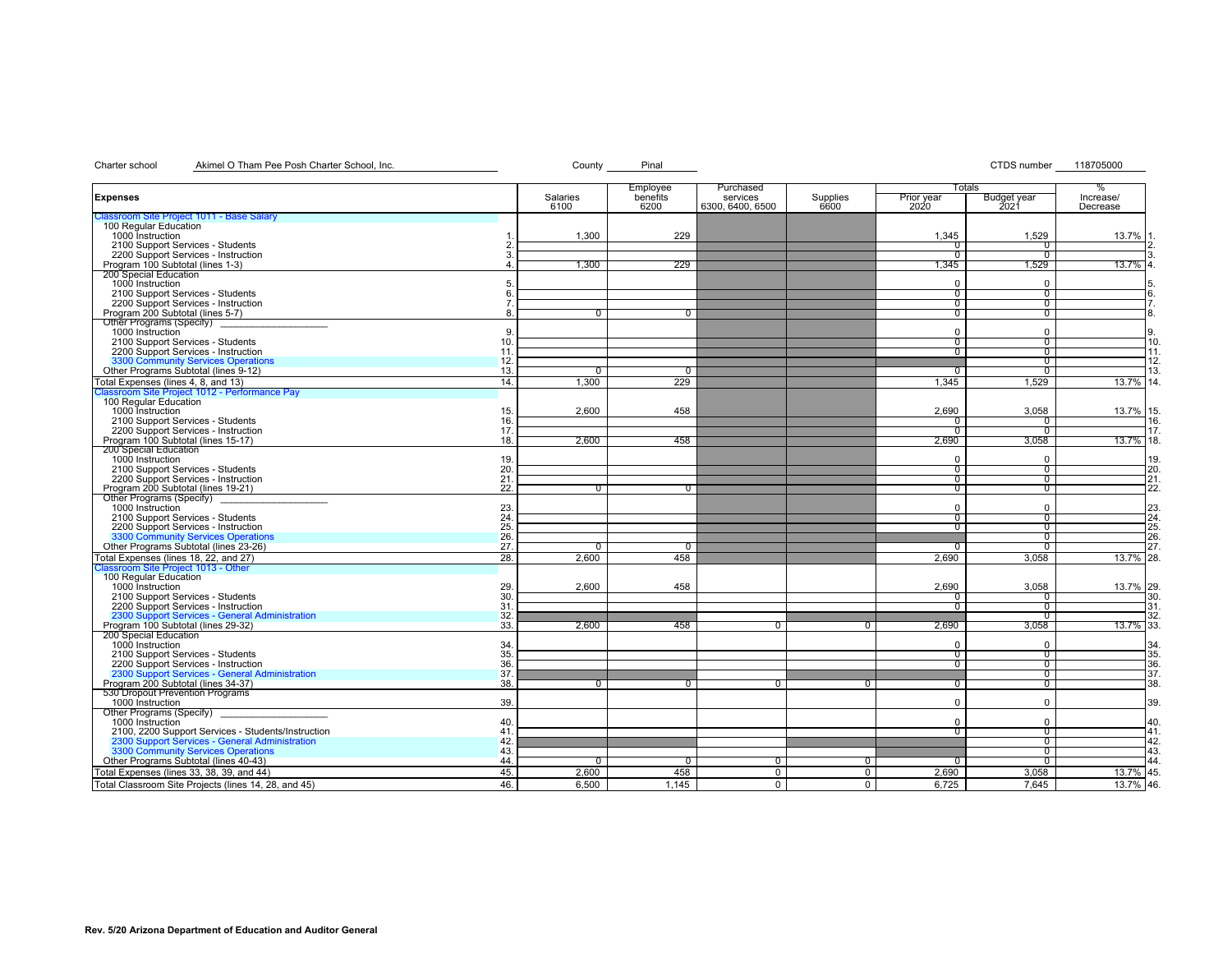| Charter School<br>Akimel O Tham Pee Posh Charter School. In |
|-------------------------------------------------------------|
|-------------------------------------------------------------|

nc. Pinal County County Pinal

CTDS number 118705000

|                                                |     | Number of |        |          |          | Purchased   |          |       |            | Totals      |               |     |
|------------------------------------------------|-----|-----------|--------|----------|----------|-------------|----------|-------|------------|-------------|---------------|-----|
|                                                |     | personnel |        |          | Employee | services    |          |       |            |             | $\frac{0}{0}$ |     |
| <b>Expenses</b>                                |     | Prior     | Budget | Salaries | benefits | 6300, 6400, | Supplies | Other | Prior year | Budget year | Increase/     |     |
|                                                |     | year      | year   | 6100     | 6200     | 6500        | 6600     | 6800  | 2020       | 2021        | Decrease      |     |
| <b>English Language Learner Project - 1071</b> |     |           |        |          |          |             |          |       |            |             |               |     |
| 260 Special Education-ELL Incremental Costs    |     |           |        |          |          |             |          |       |            |             |               |     |
| 1000 Instruction                               |     | 0.00      |        |          |          |             |          |       | C          | $\Omega$    |               |     |
| <b>Support Services</b>                        |     |           |        |          |          |             |          |       |            |             |               |     |
| 2100 Students                                  | 2.  | 0.00      |        |          |          |             |          |       | 0          | $\Omega$    |               | 2.  |
| 2200 Instruction                               |     | 0.00      |        |          |          |             |          |       | C          | $\Omega$    |               | ΙЗ. |
| 2300 General Administration                    |     | 0.00      |        |          |          |             |          |       |            |             |               |     |
| 2400 School Administration                     | 5.  | 0.00      |        |          |          |             |          |       |            |             |               | 5.  |
| 2500 Central Services                          | 6.  | 0.00      |        |          |          |             |          |       |            |             |               | 6.  |
| 2600 Operation & Maintenance of Plant          |     | 0.00      |        |          |          |             |          |       |            |             |               |     |
| 2900 Other Support Services                    | 8   | 0.00      |        |          |          |             |          |       |            |             |               | 8.  |
| Program 260 Subtotal (lines 1-8)               | 9   | 0.00      | 0.00   |          |          |             | $\Omega$ |       |            |             |               | 9.  |
| 430 Pupil Transportation-ELL Incremental Costs |     |           |        |          |          |             |          |       |            |             |               |     |
| <b>Support Services</b>                        |     |           |        |          |          |             |          |       |            |             |               |     |
| 2700 Student Transportation                    | 10. | 0.00      |        |          |          |             |          |       | 0          | 0           |               | 10. |
| Total expenses (lines 9 and 10)                | 11. | 0.00      | 0.00   | $\Omega$ | $\Omega$ | $\Omega$    | $\Omega$ | 0     | 0          | $\Omega$    |               | 111 |

|                                                       |     | Number of |           |          |          | Purchased   |          |             | Totals     |             |           |     |
|-------------------------------------------------------|-----|-----------|-----------|----------|----------|-------------|----------|-------------|------------|-------------|-----------|-----|
|                                                       |     |           | personnel |          | Employee | services    |          |             |            |             | %         |     |
| <b>Expenses</b>                                       |     | Prior     | Budget    | Salaries | benefits | 6300, 6400, | Supplies | Other       | Prior year | Budget year | Increase/ |     |
|                                                       |     | year      | year      | 6100     | 6200     | 6500        | 6600     | 6800        | 2020       | 2021        | Decrease  |     |
| Compensatory Instruction Project - 1072               |     |           |           |          |          |             |          |             |            |             |           |     |
| 265 Special Education-ELL Compensatory Instruction    |     |           |           |          |          |             |          |             |            |             |           |     |
| 1000 Instruction                                      | 12. | 0.00      |           |          |          |             |          |             | $\Omega$   |             |           | 12. |
| <b>Support Services</b>                               |     |           |           |          |          |             |          |             |            |             |           |     |
| 2100 Students                                         | 13. | 0.00      |           |          |          |             |          |             |            |             |           | 13. |
| 2200 Instruction                                      | 14. | 0.00      |           |          |          |             |          |             |            |             |           | 14. |
| 2300 General Administration                           | 15. | 0.00      |           |          |          |             |          |             |            |             |           | 15. |
| 2400 School Administration                            | 16. | 0.00      |           |          |          |             |          |             |            |             |           | 16. |
| 2500 Central Services                                 | 17. | 0.00      |           |          |          |             |          |             |            |             |           | 17. |
| 2600 Operation & Maintenance of Plant                 | 18. | 0.00      |           |          |          |             |          |             |            |             |           | 18. |
| 2900 Other Support Services                           | 19. | 0.00      |           |          |          |             |          |             | $\Omega$   | n           |           | 19. |
| Program 265 Subtotal (lines 12-19)                    | 20. | 0.00      | 0.00      | $\Omega$ |          |             | 0        | $\mathbf 0$ | 0          | $\Omega$    |           | 20. |
| 435 Pupil Transportation-ELL Compensatory Instruction |     |           |           |          |          |             |          |             |            |             |           |     |
| <b>Support Services</b>                               |     |           |           |          |          |             |          |             |            |             |           |     |
| 2700 Student Transportation                           | 21. | 0.00      |           |          |          |             |          |             | 0          |             |           | 21. |
| Total expenses (lines 20 and 21)                      | 22. | 0.00      | 0.00      | $\Omega$ |          |             | 0        | 0           | 0          | $\Omega$    |           | 22. |